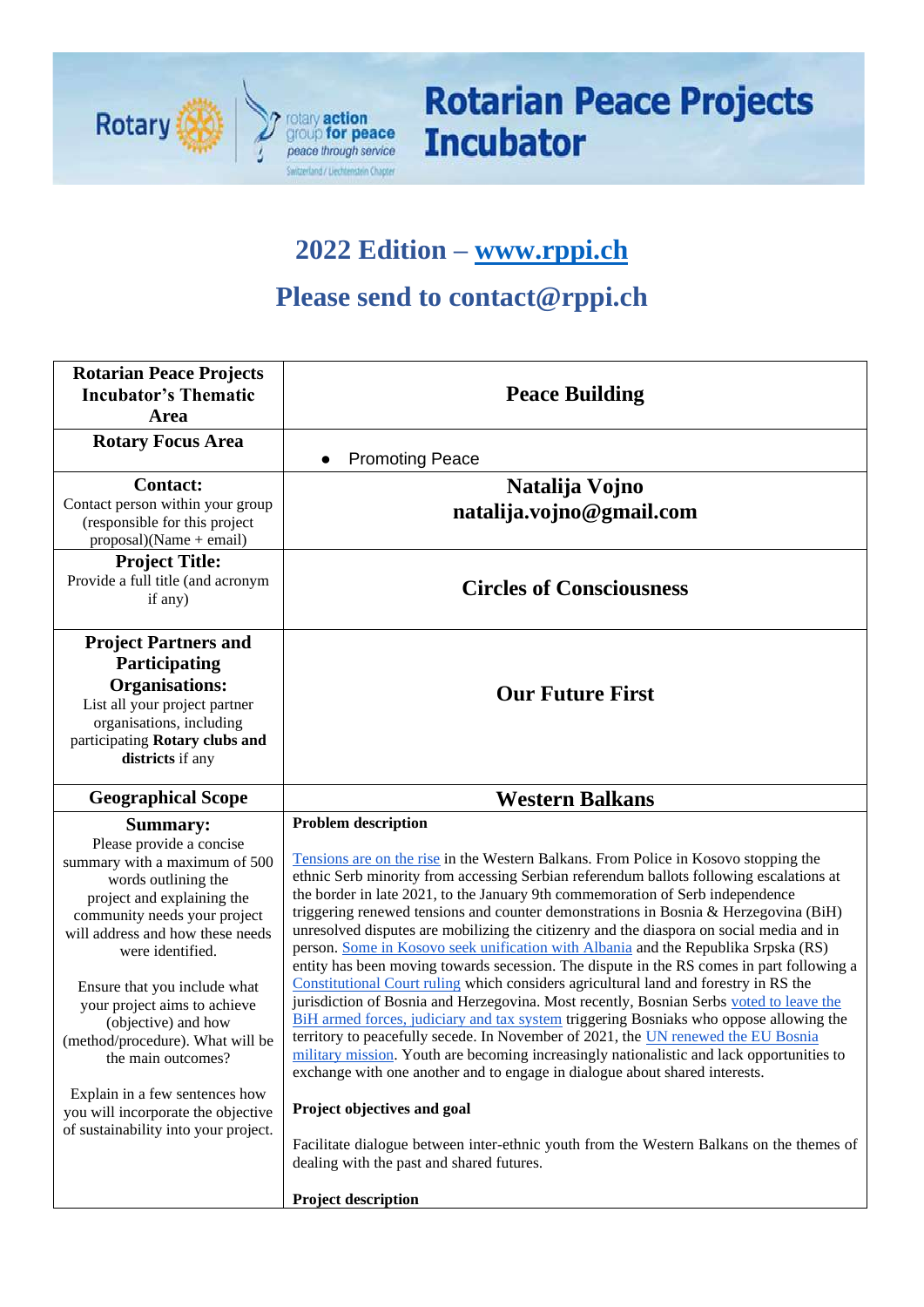|                                                            | Using the method of circle processes, multiple inter-ethnic groups of Western Balkan young<br>people will be gathered in groups of $6-7$ for informal open sense-making and healing<br>dialogues. The intention is to create a safe and respectful place for sharing thoughts and<br>feelings about concepts of identity, aspirations, and the present and historical context.<br>The process will train young people in the tools and techniques to cultivate peace and justice<br>in their communities. Mindfulness and breathing techniques will be introduced at the<br>beginning to allow participants to self-monitor their response to potentially tense themes. |
|------------------------------------------------------------|-------------------------------------------------------------------------------------------------------------------------------------------------------------------------------------------------------------------------------------------------------------------------------------------------------------------------------------------------------------------------------------------------------------------------------------------------------------------------------------------------------------------------------------------------------------------------------------------------------------------------------------------------------------------------|
|                                                            | The circle methodology teaches non-violent communication by incorporating a sequence of<br>listening and speaking in turn. Participants will be asked to speak for themselves rather than<br>as representatives of any group.                                                                                                                                                                                                                                                                                                                                                                                                                                           |
|                                                            | Collective understanding and knowledge will be developed through the open and respectful<br>principles of the circle. The dialogue questions would be shared with participants in advance<br>and be designed around current themes concerning cultivating inner and outer peace,<br>respect, and the preservation of human rights.                                                                                                                                                                                                                                                                                                                                      |
|                                                            | Sustainability                                                                                                                                                                                                                                                                                                                                                                                                                                                                                                                                                                                                                                                          |
|                                                            | The project lead has begun to build a network of young people in the Western Balkans and<br>would be recruiting leaders from this community to join a working group with a small<br>honorarium provided for them to develop the main event and continue with ongoing<br>engagements.                                                                                                                                                                                                                                                                                                                                                                                    |
| <b>Beneficiaries:</b><br>Who are the beneficiaries? Please | 80 Young People from Albania, Bosnia & Herzegovina, Kosovo, North Macedonia,                                                                                                                                                                                                                                                                                                                                                                                                                                                                                                                                                                                            |
| include the estimated number of<br>direct beneficiaries    | Montenegro, and Serbia.                                                                                                                                                                                                                                                                                                                                                                                                                                                                                                                                                                                                                                                 |
| <b>Project Period</b>                                      | February 20, 2022 - May 20, 2022 +                                                                                                                                                                                                                                                                                                                                                                                                                                                                                                                                                                                                                                      |

### **Project Timeline:**

|                  | Feb | March | <b>April</b> | May |  |  |  |  |
|------------------|-----|-------|--------------|-----|--|--|--|--|
| <b>Planning</b>  | X   |       |              |     |  |  |  |  |
| Design           | X   | X     |              |     |  |  |  |  |
| <b>Promotion</b> | X   | X     |              |     |  |  |  |  |
| <b>Delivery</b>  |     | X     | X            |     |  |  |  |  |
| Follow-Up        |     |       | $\mathbf x$  | X   |  |  |  |  |
|                  |     |       |              |     |  |  |  |  |

#### **Project budget:**

| Category                                                                                                                        | Unit             | Number<br>of Units | Unit<br>Cost | Amount   | $\%$                      |
|---------------------------------------------------------------------------------------------------------------------------------|------------------|--------------------|--------------|----------|---------------------------|
| <b>Coordinator for Admin &amp; Reporting</b>                                                                                    |                  |                    |              |          |                           |
| Two Task Force members responsible for<br>administrative work, such as setting meetings, keeping<br>regular communication, etc. | person<br>months | 2.00               | \$300.00     |          | $$600.00 \,   \, 21.43\%$ |
| <b>Partnerships &amp; External Relations</b>                                                                                    |                  |                    |              |          |                           |
| PR, and logistics of comms with different partners /<br>external entities, etc.                                                 | person<br>months | 2.00               | \$225.00     |          | \$450.00 16.07%           |
| Communications: Social Media + Graphics design<br>+ Marketing/ Media + Video                                                    | person<br>months | 2.00               | \$225.00     | \$450.00 | 16.07%                    |